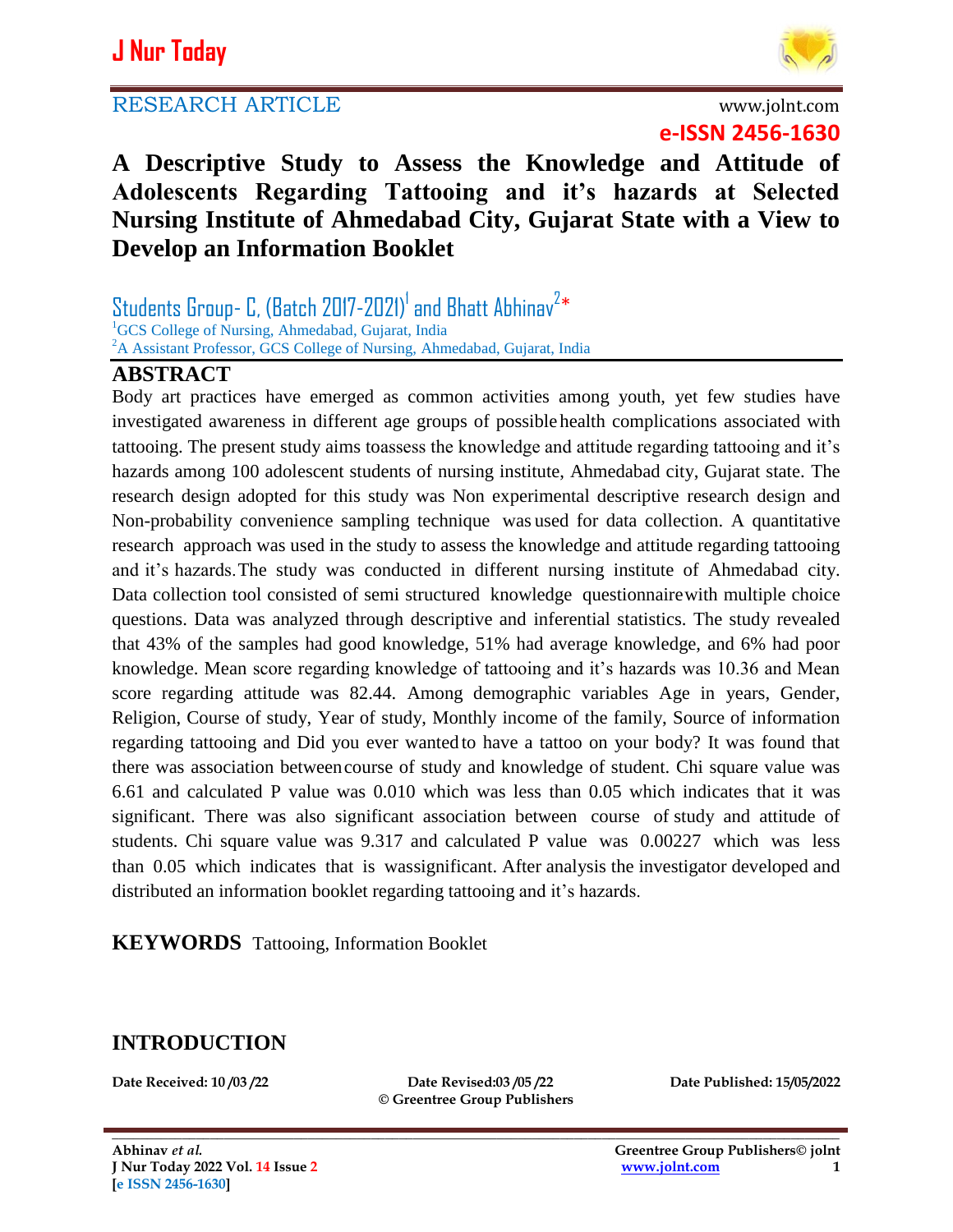Tattoos are a form of permanent body modification or adornmentthat is created when by insertion of exogenous pigment or dye/ink into the dermis for creating a permanent design. Tattooing is commonlypracticed by people of nearly ever race and country in the world. Pioneers of this trend are particularly persons with tattoos who are in thepublic eye, such as actors, musicians, and sports personalities/athletes.

Tattoos are valuable identification marks because they tend to be permanent. They can be removed, but they do not fade, the color may, however, change with exposure to the sun. They have recently been veryuseful in an identifying people. In today's industrialized cultures, tattoos and piercing are a popular art form shared by people of all ages.

Tattoos are a common form of self- expression, but they also damage the skin and can cause complications. Complications can include: allergic reaction to tattoo dyes, which may develop years later (symptoms of an allergic reaction include a rash at the tattoo site) , a skin infection, such as a staph infection or cutaneous tuberculosis, burning or swelling at the tattoo site, granulomas, or nodules of inflamed tissue, around the tattoo site, keloids, or overgrowths of scar tissue, blood borne diseases, such as hepatitis-b, hepatitis-c, hiv, and tetanus (they can be contracted via contaminated, unsanitary needles), tattoo ink can even interfere with magnetic resonance imaging (mri) tests. The long-term effects of tattoo ink and colorings remain unknown. Until recently, no government regulatory agency has closely examined the safety of tattoo ink.

Those with various adverse skin reactions or major complications seem to have had tattoos with colored pigment. While body art can be found virtually everywhere on the human anatomy, several articles have surfaced concerning genital body piercing. Patients with chronic skin disorders that are known to koebnerize have a potential risk of localization of their skin disease on a tattoo. Risk factors include active disease as well as predisposing genetic features. Other anecdotal complications include darier's disease, erythema multiforme, granuloma annulare, perforating dermatosis, pyoderma gangrenosum,and vasculitis.

#### **NEED OF THE STUDY**

Tattoo is an art form practiced since 1000 years. With increase intrends for tattooing in this modern era, it is seen that there is an increase in frequency of tattoo related complications faced by physicians in their daily practices.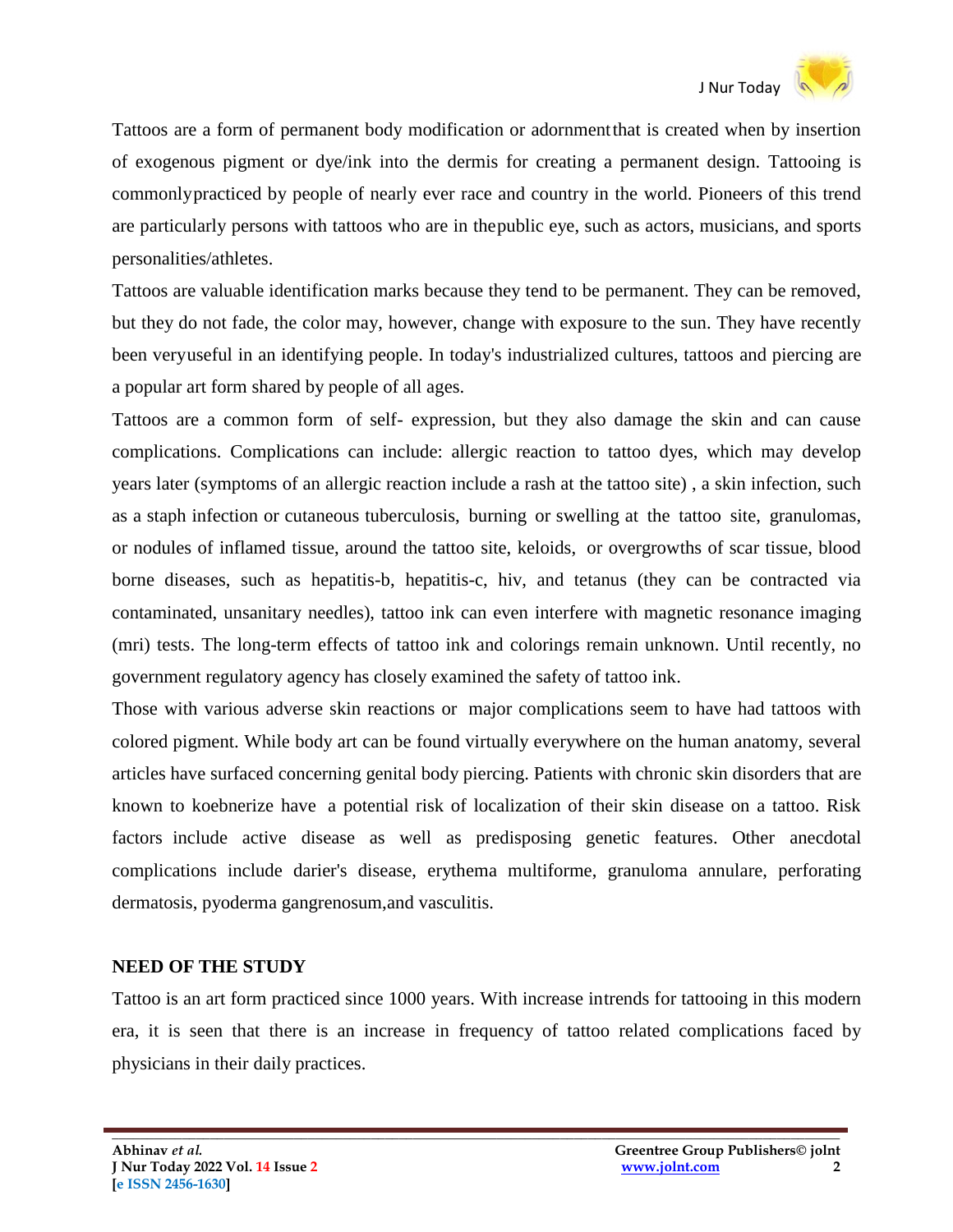Most of the youngsters get a tattoo just under the influence of public figures, under peer pressure, honoring their loved ones, following a trend but most of the time is regretted in future. Majority of most ofthe youngsters get a tattoo just under the influence of public figures, under peer pressure, honoring their loved ones, following a trend but most of the time is regretted in future

The number of tattooed people has substantially increased in the past years. Surveys in different countries reveal this to be up to 24% of the population. This review compares the medically documented adversereactions published in 1991-2011 with the findings of a nation-wide survey that recently revealed the features and health problems associatedwith tattoos.

According to a report published in 2006 by the food and drug administration (fda), 150 cases of 'adverse reactions' in the united states were reported due to tattooing. In the united states, the red crossprohibits a person who has received a tattoo from donating blood for 12 months.

A survey report was published in the journal of school health in 2001, the results of the study revealed that 70% of 642 adolescents reported hemorrhaging while being tattoo.

### **STATEMENT OF THE PROBLEM**

"A descriptive study to assess the knowledge andattitude of adolescents regarding tattooing and it's hazards at selected nursing institute of Ahmedabad city, Gujarat state with a view to develop an information booklet"

# **OBJECTIVES OF THE STUDY**

- To assess the knowledge of adolescents on tattooing and it's hazards.
- To assess the attitude of adolescents on tattooing and it'shazards.
- To find the correlation between the knowledge and attitude ofadolescents on tattooing and it's hazards.

 To find the association between the knowledge of adolescents regarding tattooing and it's hazards with selected demographic variables.

 To find the association between the attitude of adolescents regarding tattooing and it's hazards with selected demographic variables.

 To provide an information module on the basis of knowledge regarding tattooing and it's hazards.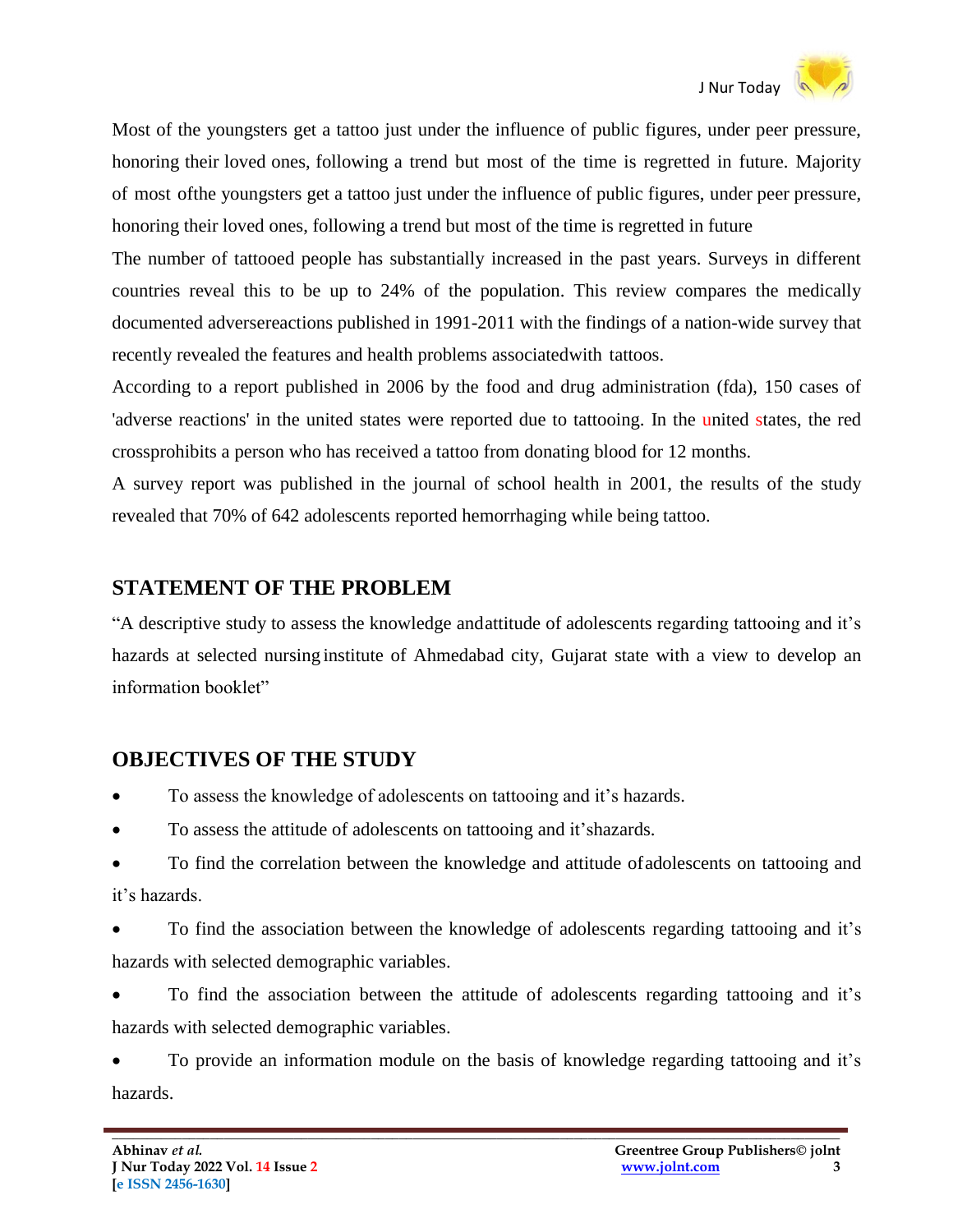

The conceptualization of this study is based on **"health belief model".** Based on this adolescent's of selected colleges may have knowledge regarding tattooing and it's hazards.

# **MATERIAL AND METHODS**

A quantitative research approach will be used in the study toassess the knowledge regarding tattooing and its hazards among the adolescents of the selected nursing institute of Ahmedabad city, Gujarat. Non experimental, descriptive survey research design will used to getting information from the sample and find out their knowledge. Convenient sampling method used for 100 samples selected from different college students from Ahmedabad.

Demographic variables: age in years, gender, religion, course of study, year of study, monthly income, source of information. Research variables: knowledge and attitude among adolescents in selected nursing institute of Ahmedabad city, Gujarat.



**Figure 1** Bar graph showing overall frequency and percentage distribution of knowledge score of samples regarding tattooing and it's hazards

# **RESULTS AND DISCUSSION**

The data were analysed and interpreted in terms of objectives of the study. Descriptive and inferential statistics methods were used for data analysis. Data were organized and presented in following manner which includes description of the all aspects.

 Demographic variables of samples according to age in years the data shows that out of 100 samples 10(10%) sample were in the age group of 18 years, 90(90%) sample were in the age group above 19 years.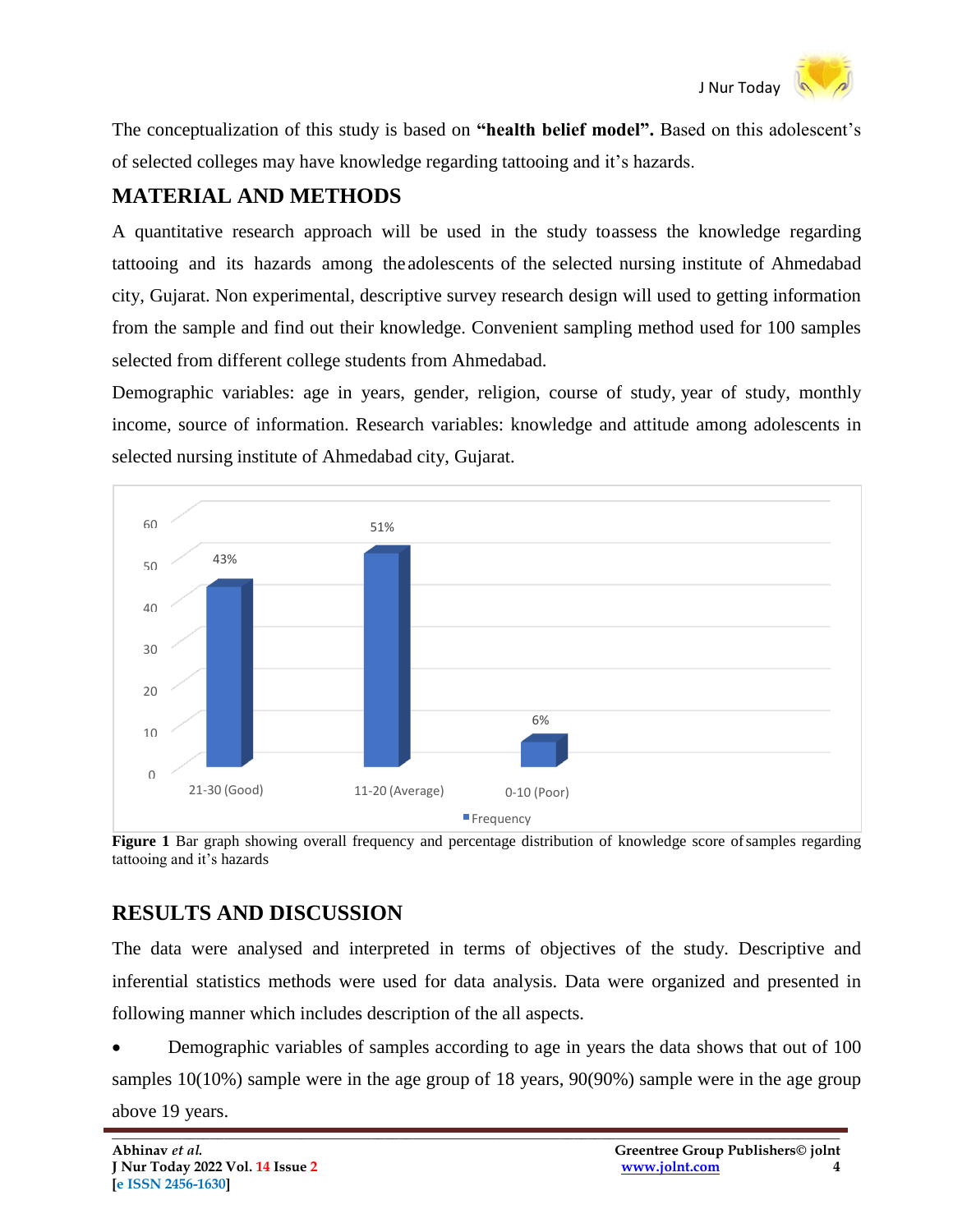

 According to gender the data shows that out of 100 samples, 13(13%) sample were male and 87(87%) sample were female.

 According to religion the data shows that out of 100 samples, 86(86%) sample were hindu, 7(7%) sample were muslim, 7(7%) sample were christian.

 According to course of study the data shows that out of 100 samples, 23(23%) sample were belonged to g.n.m and 77(77%) sample were belonged to b.sc. Nursing.

 According to year of study the data shows that out of 100 samples 23(23%) sample were belonged to 1<sup>st</sup> year, 26(26%) samples were belonged to 2<sup>nd</sup> year and 51(51%) samples were belongs to  $3<sup>rd</sup>$  year.

 According to monthly income of the family the data shows that out of 100 samples 23(23%) samples were belonged to 10,001 to 20,000/-, 22(22%) samples were belonged to 20,001 to 30,000/-, 33(33%) sampleswere belonged to above 30,000/- and 22(22%) samples were belonged to below 10,000/-

 According to first source of information the data shows that out of 100 samples, 41(41%) samples were belonged to mass media, 38(38%) samples were belonged to parents, 9(9%) samples were belonged to siblings and 12(12%) samples were belonged to peer group.

 According to willingness to have a tattoo their body, 19(19%) samples were willing to have while  $81(81%)$  samples were not willing.

Knowledge scores of samples regarding tattooing and its hazards were categorized in three areasgood, average and poor. 43% samples had good knowledge, 51% had average knowledge and 6% samples had poor knowledge about tattooing and its hazards. Attitude scale score of samples regarding tattooing and its hazards were categorized in three areas -positive, negative and neutral. 85% samples had positive attitude, 15%samples had neutral attitude and 0% samples had negative attitude about tattooing and its hazards.

### **CONCLUSION**

From the above findings conclusion can be drawn that in present study attitude scores of samples regarding tattooing and its hazardswere categorized in three areas – positive, neutral, negative. 85% samples had positive attitude, 15% samples had neutral attitude and 00% samples had negative attitude.